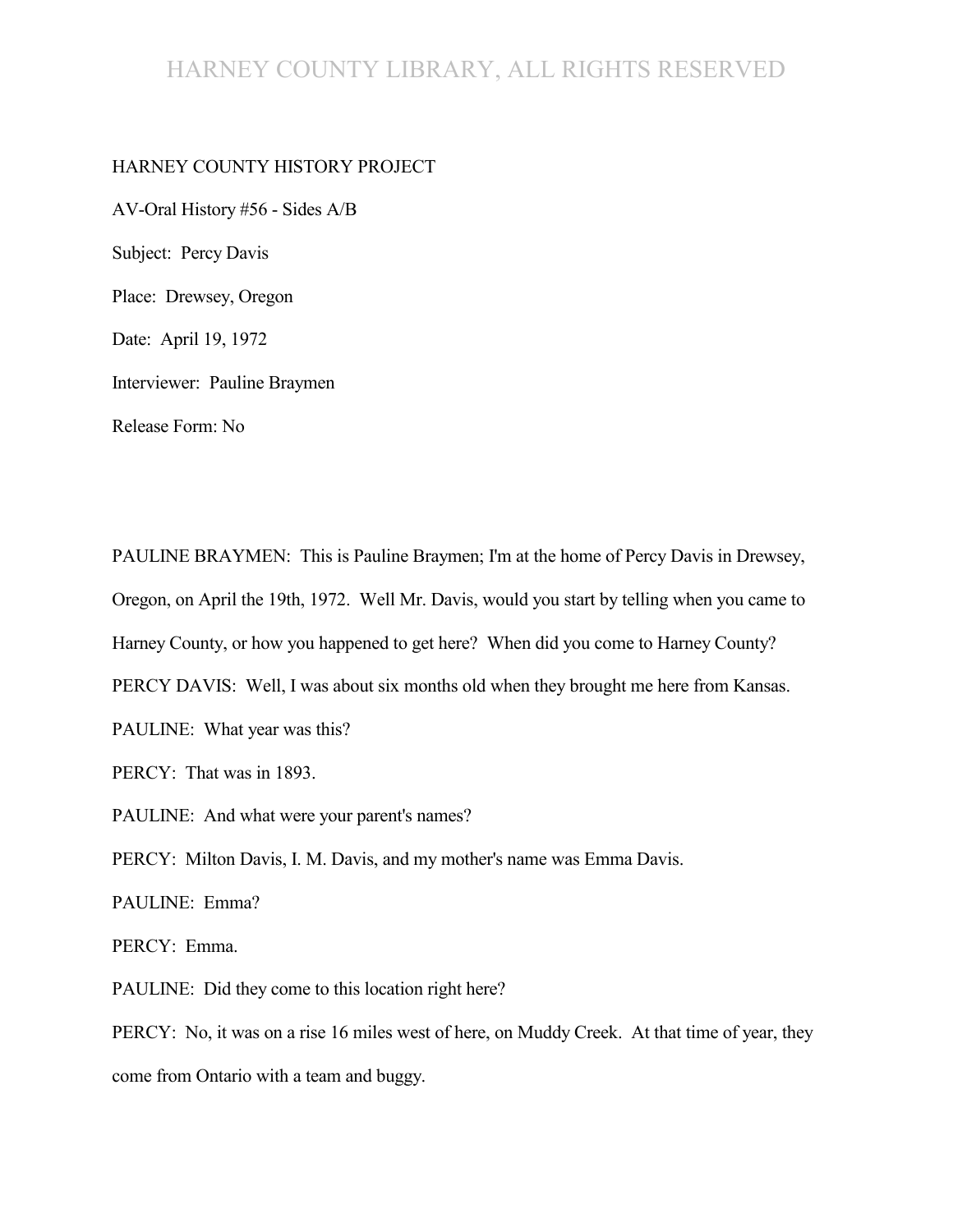PAULINE: Did they come by train then from Kansas?

PERCY: From Ontario.

PAULINE: Ontario.

PERCY: My father came out several years earlier ... from San Francisco and up to Portland by boat.

PAULINE: Did he settle here at that time, and then send for your mother later?

PERCY: They stopped 16 miles above here; they had a homestead. ... and they stayed there for, oh I think --- 1900 or 1901 they moved to Drewsey.

PAULINE: Do you remember your father ever say why he came to Harney County?

PERCY: Well, he came to Oregon first, Western Oregon by boat from San Francisco, he had relatives there. But he was always interested in livestock, and horses especially. And that's why he came. When he came from the Willamette Valley to John Day, he was working for wages in those days; he brought a band of sheep from the Willamette Valley to John Day. He drove them through the hills.

PAULINE: That would have been quite a trip.

PERCY: It was. But that's all they knew in those days. They didn't have any highways, or railroads, or anything. ... But Drewsey was a mainline, freight lines, freight wagons for a long time from Ontario to Burns. It took several days to make a, to bring it through. Three days and nights I guess to get from Ontario to Drewsey.

PAULINE: With the freight wagon.

PERCY: Well buggy, or ... anything. Freight wagon was a lot slower, I guess. But in those early days, Drewsey had a larger population than it is now. They had, well they had town officials, a mayor, a marshal, they had a doctor, barbershop, everything to go with a town in those days. A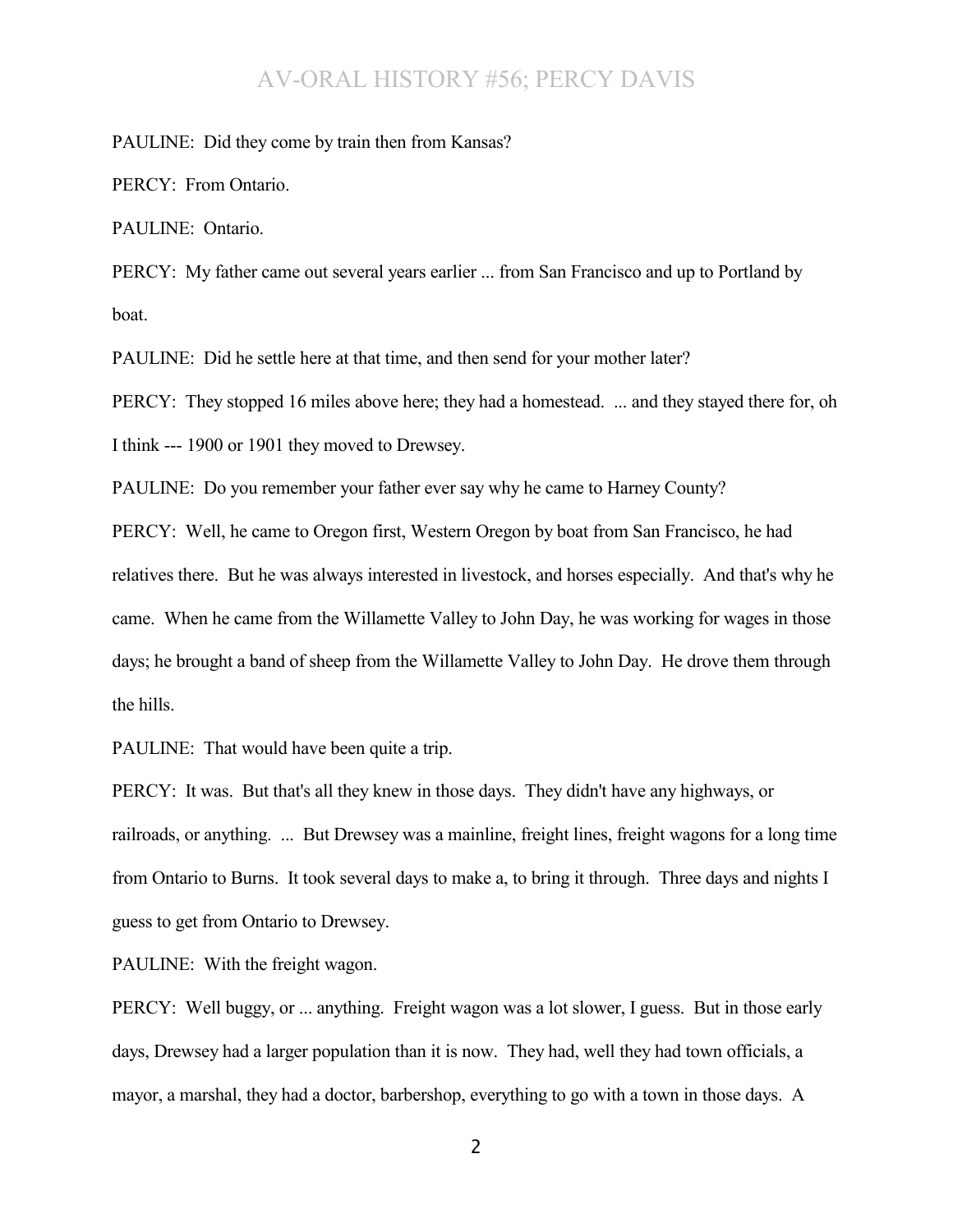doctor, and a dentist, a barber, drug store, and two hotels, and two livery stables, two stores. PAULINE: Do you know about how many people lived here when they had the most --- what the biggest population was?

PERCY: Oh, I couldn't say. It was a lot greater than it is now. It was the center for all the stockman, the sheepherders, cattlemen from all around, for a hundred miles, I guess.

PAULINE: Well, I understand that it used to be called Gouge Eye. Do you remember when it was called Gouge Eye?

PERCY: Well, I don't know, I guess some of the rounders started that. Sheepherders come to town and get drunk. And they'd say they overcharged or something. But they thought it was a good name for it, I don't know why.

PAULINE: Do you know why they named it Drewsey?

PERCY: Yes, a man by the name of Purington lived in Burns, and run a sawmill there then, and he had homesteaded land right here. And an old timer had a store here about as big as an ordinary chicken house. But anyway, Purington was here, and he named it Drewsey after an old sweetheart of his, Drewsey.

They used to have a flourmill, built a four mill down here. Had it all set up, used waterpower from an eight-mile ditch up the river. Waterpower run the flourmill. But they never did get the ditch built, and it set there for quite a while. Then they moved it to Burns, and they used it over there.

PAULINE: That's where --- I didn't know that. I had heard some about the flourmill there at Burns, but I didn't realize that it was moved from Drewsey.

PERCY: Yeah.

PAULINE: Well, this is something that I found in talking to different people, that the fact that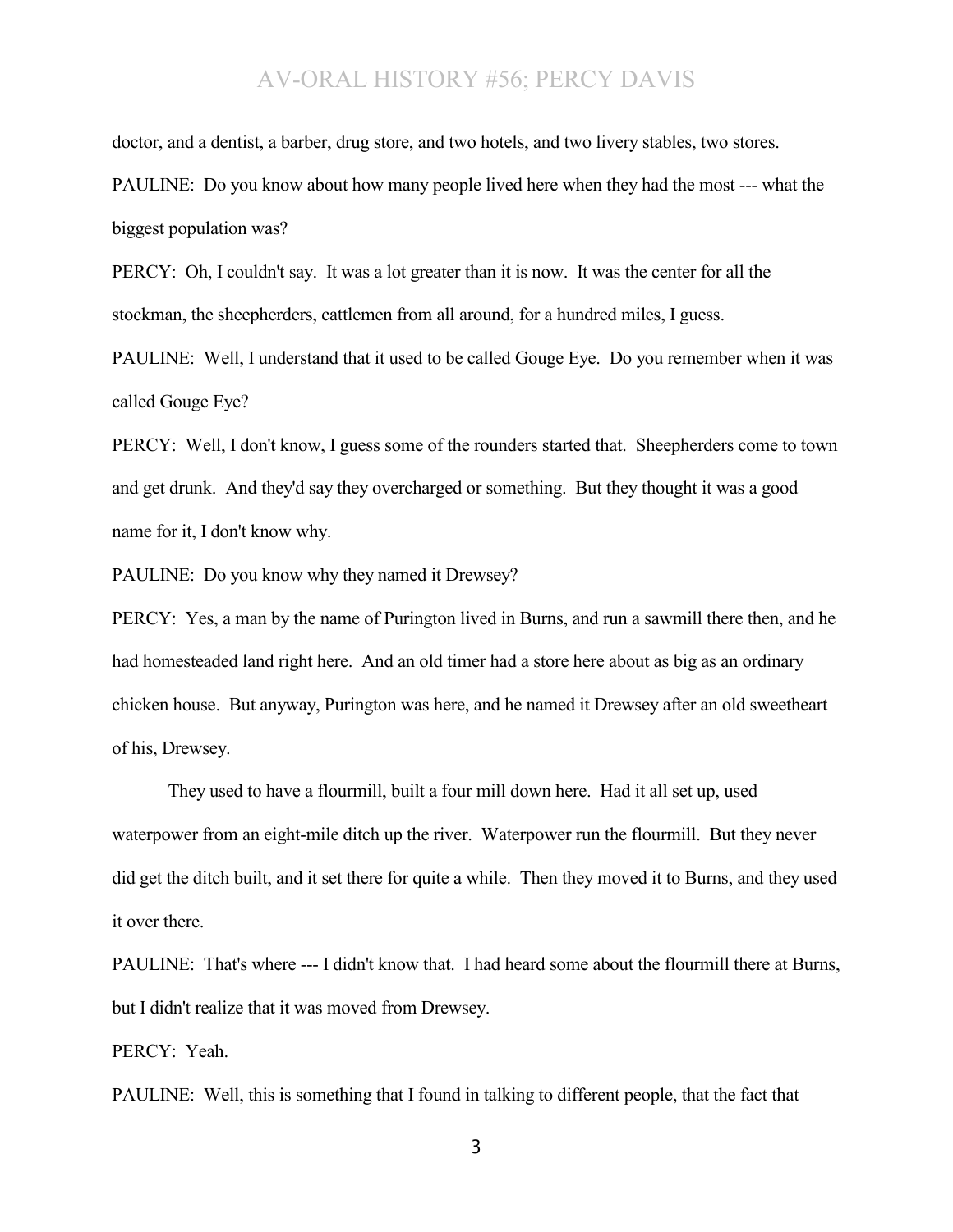buildings were moved all over Harney County, from here, to there, to the other place.

PERCY: Well from Harney to Burns, they had a --- the county seat used to be in Harney.

PAULINE: Uh huh.

PERCY: They had quite a fight over that, but they finally moved it to Burns.

PAULINE: Was it just --- I wondered, was it because lumber was fairly scarce, and that it was easier to move a building, even though it meant moving it several miles, than it was just to build another one?

PERCY: Well, the center of population warranted it, I guess. There were sawmills all around in those days. There were more local mills then than there are now.

PAULINE: Well, someone was telling me about sawmills the other day, and they mentioned, I think his name was Ott, that had a mill at Drewsey.

PERCY: Yeah, John Ott, yeah.

PAULINE: Can you tell me anything about his sawmill?

PERCY: Well now he had a sawmill up about 18 miles to timber from here. And he, well they run it for several years up there. And then they decided to put it on the river and use the waterpower. Had a logging pond there for the logs, float them down the river. But it was pretty rough there, and they didn't last long. That fellow up there by the name of Harry Clark worked with them running logs, and he had a narrow experience, escape. In the log pond, someway, he fell in there and he went under, over the dam or something under the logs, and come out, he got out alive. But he had a pretty close call.

PAULINE: I'll have to ask him about that. I hope to talk to him, and I'll ask him about that. PERCY: Oh yeah, he lives up there ... Well, when they first came to this country, the first settlers they lived in a cave up here about three or four miles. A fellow by the name of Joe Lamb.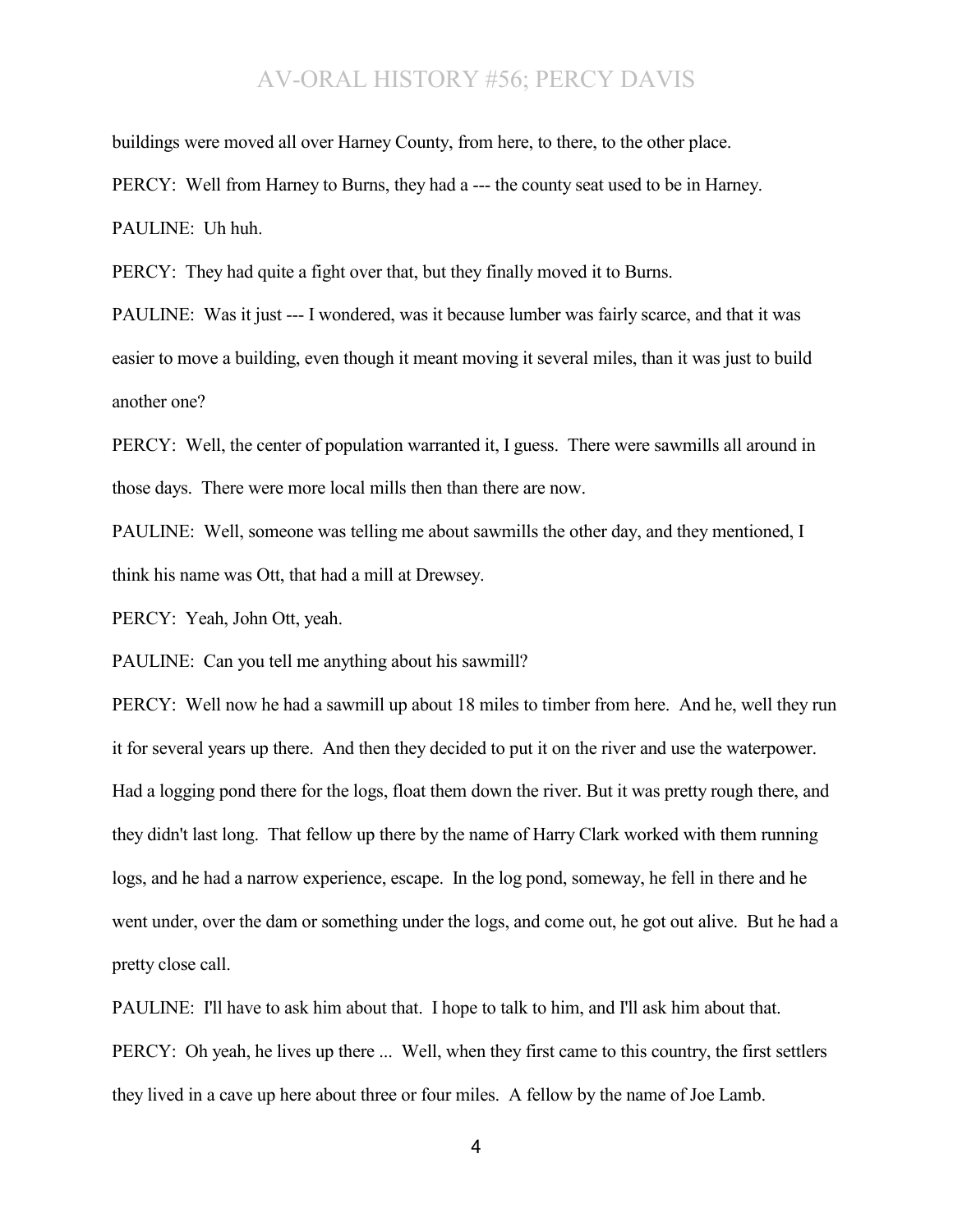PAULINE: Joe Lion?

PERCY: Lamb, L A M B.

PAULINE: Lamb, and he lived in a cave.

PERCY: First winter, yeah. Later on, people homesteaded there and built a cabin in front of the cave, and lived there for a number of years. My dad finally got the land, and we owned it for quite a while.

PAULINE: Your dad got it? You grew up then on Muddy Creek?

PERCY: Yeah, well not altogether. Dad moved about 1900, or a little sooner, or earlier to Drewsey, and he started a livery barn.

PAULINE: A livery barn?

PERCY: They didn't have garages then, was a livery barn. And they had a smallpox scare here, and a lot of people got smallpox. My mother got it, and I had it. My mother never recovered, so my dad took her, sent her back to Kansas, where we came from, and then she finally died there, when I was about 8 years old. My little brother died back there too.

PAULINE: You were the oldest in the family?

PERCY: Yeah. And Dad sent me into Iowa to live with an aunt. I spent two years in Kansas, and three years in Iowa, and that's all the time I was away from here.

PAULINE: So, you would have been about 15 when you came back out here, or 14, or 13.

PERCY: 13, about 13 or 14, yeah.

PAULINE: Have you been in the cattle business here?

PERCY: Yes, Dad was always, started in with horses, then cattle. Then the Taylor Grazing come along, and too much regulations to suit the old timers, and we finally sold out the cattle, and sold most of our land. So, I've got 500 acres yet of land, but we had about 5,000 acres at one time.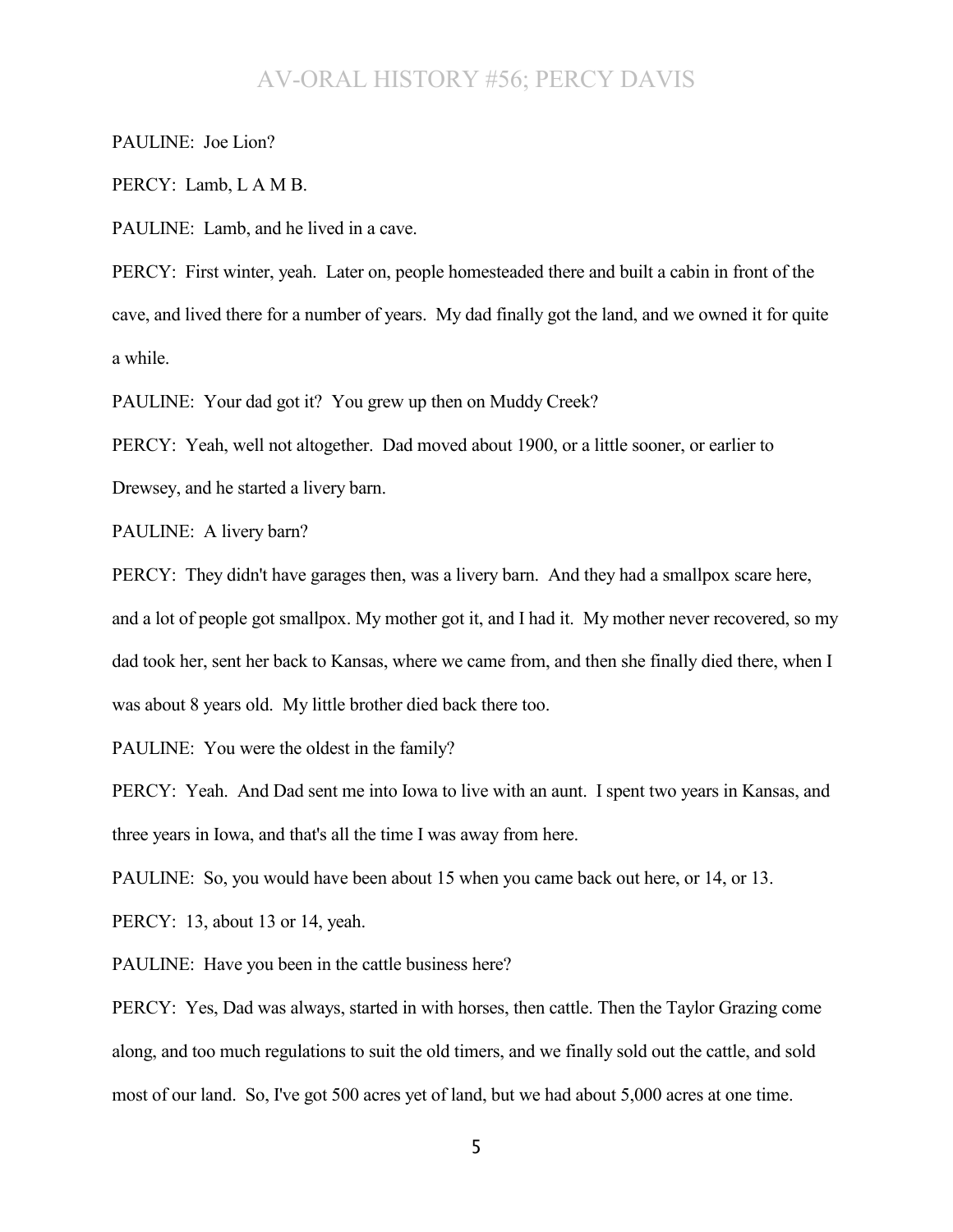PAULINE: So, you're more or less retired now?

PERCY: Oh yeah. Oh, I've run bees for a long time. At that time there was a world of white sweet clover here. Made the best honey they could find anyplace at that time. I shipped ... to Southern California, of 5 gallons cans by express, people that come through and want to take this honey with them. I got first premium at the state fair in Salem at the stock show. People are still asking for that honey, but I had to quit. Things changed, and Drewsey honey disappeared like the Dillard cantaloupes, you might say. Something changes, and they didn't do good anymore.

PAULINE: Well, what's this about Dillard cantaloupes?

PERCY: Well, there used to be famous cantaloupes that these people bought in this country, shipped in here. But they finally quit. There was just something, they quit ... or something. Don't know what it was.

PAULINE: They were grown here?

PERCY: No, ... Southwestern Oregon.

PAULINE: Oh, and shipped in here, I see. Did you go to school in Drewsey, or did you go to school at Pine Creek, or Muddy Creek or

---

PERCY: Well, I went to school at a lot of different places. Well, I started school out at Pine Creek. The teacher boarded at our place. I went to school a horseback, and I'd ride on the horse behind him and go to school. Then we moved to Drewsey, and I went to school at Drewsey then for a while. And after that I went to school in Kansas and Iowa, and come back and started high school in Drewsey, but that played out. And I finally went to, the first year of high school at The Dalles. Dad's brother lived there at that time; I stayed with them. His name was Percy Davis too. ... that time they had the typhoid fever here. All open wells, and contaminated water or something.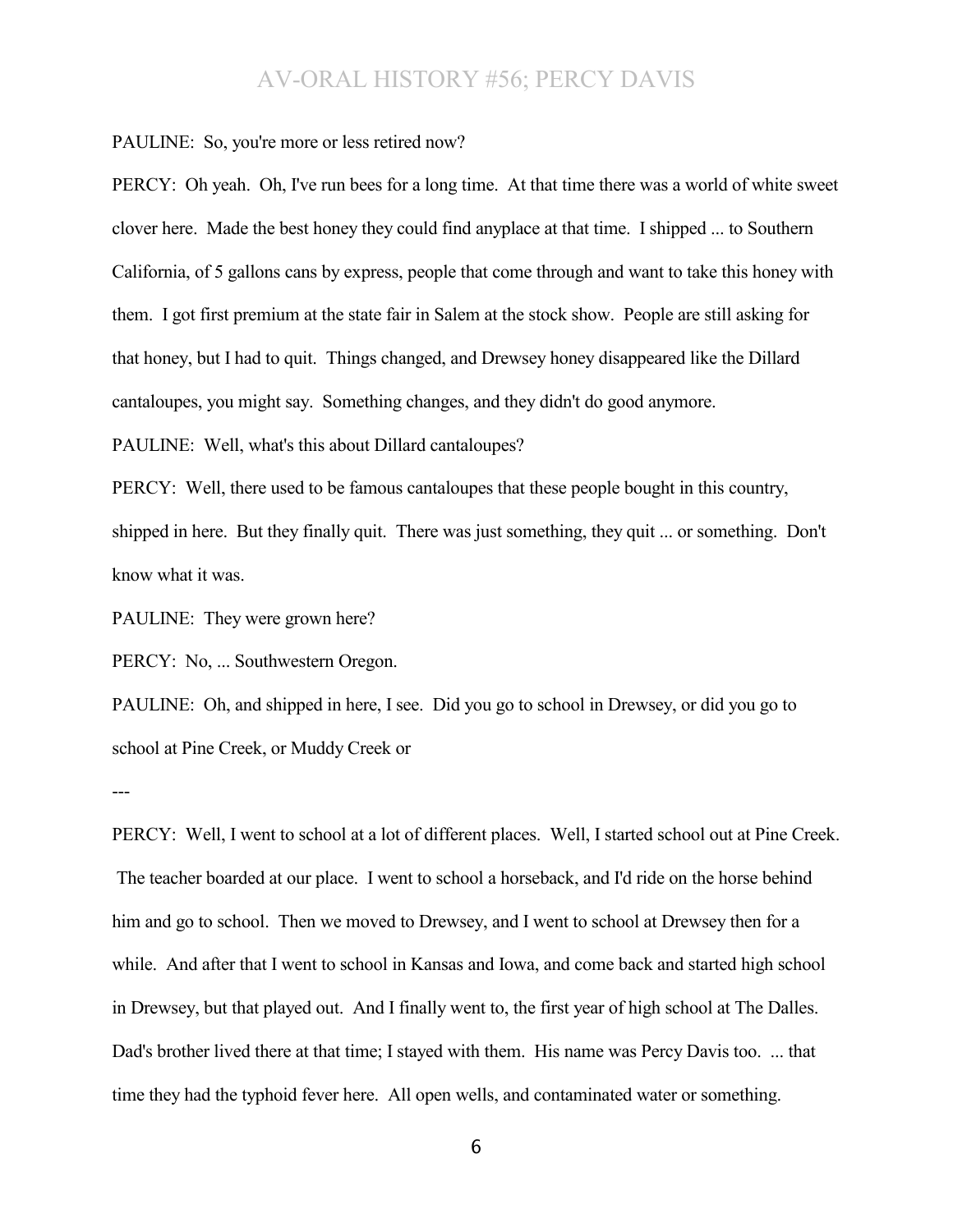PAULINE: This would have been about what, 1910, 19---

PERCY: 1908.

PAULINE: 1908. Did quite a few people die?

PERCY: Well, I don't know just how many. I don't remember anybody that died. But my dad had it and almost died I guess, while I was in The Dalles.

I was going to say something, but it slipped my mind, almost. Let's see --- I was going to say about these people here tried to start a new county ... people going to Burns. And so, they was going to name it Davis County after my dad.

PAULINE: Oh. Well, this is new information, I hadn't heard much about this before. Do you know about when this was that they tried to do this?

PERCY: Well, it was around 1909 or '10, I suppose, maybe a little earlier. Actually, it was about 1909, I think.

PAULINE: Did they petition the state legislature? Or ---

PERCY: Well, they brought it to an election, but it failed, the election, so that was that. And after that, Bill Hanley was a big cattleman over at Burns, and he was on the state highway commission. And he was going to build a highway up to Burns from Ontario, through Crane. But Dad and the storekeeper here, they both went down to Salem and spoke to the highway commission, and Dad told them it was a shorter route through Drewsey to Burns, than through Crane to Burns. So that's the way it went. Got within two miles of Drewsey, so that's better than 35.

PAULINE: Yeah, that would have made quite a change in the population of the county, and the way that --- Well it would have made a lot of difference on the community if the highway had come ---

PERCY: Well, it was a great help to us. But then, of course when the people first came here there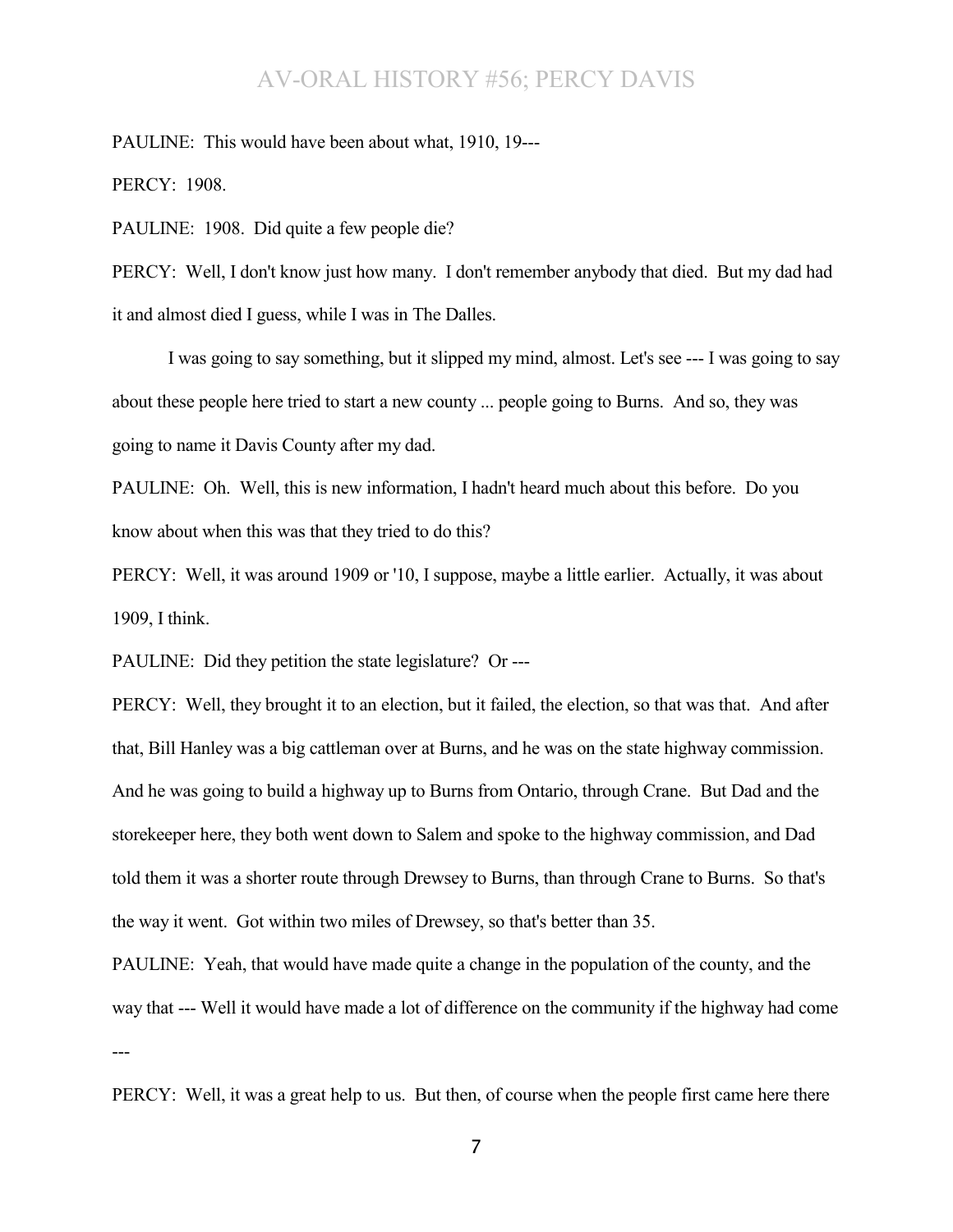was bunchgrass dragged your stirrups on the saddle horse, you know. Of course, there was so many, everybody had their cattle and sheep in here. And they finally pretty near killed that grass out. You can see the result of it on this Stinkingwater Creek up here. When Dad first came here that was just a beaver swamp. Willows in the ... there was only one or two places they could cross a horseback with it. But now it's just one great big wide dry stream, except in the springtime. PAULINE: Well, do you think that the change in the weather pattern too had something --- PERCY: Well, it was overgrazed, and killed the bunchgrass off.

PAULINE: It didn't, the water dried up, the water then? Didn't hold the water.

PERCY: Well, it washed off early in the spring, and the water didn't last. And the grass, the tall grass kept it, the snow from melting so fast, I suppose, in the spring too.

PAULINE: Well, it would keep the water from washing --- soil away.

PERCY: Erosion.

PAULINE: Do you know what the name of the storekeeper was that went to Salem with your dad? PERCY: Yeah, it was Clarence Drinkwater. His wife run the store up here.

PAULINE: Wasn't the store called the Porter-Sitz Store at one time?

PERCY: Yeah, still is.

PAULINE: It is still the Porter-Sitz. Are they the ones that started it, or did they have ---

PERCY: Well Abner Robbins, an early timer, he had a little cabin about 8 x 10 for a store. Then John Derrick took over, and Derrick and Robbins then started a store, and built the rock building there. In 1889, I believe it is marked on the rock there. There was just one store left at that time. There was two. Clarence Drinkwater's wife's father run a store here then too.

My little brother was three years younger than I am. One day he got lost, we couldn't find him. And so Ace Johnson went to unlock the store after supper that night, why he was there. He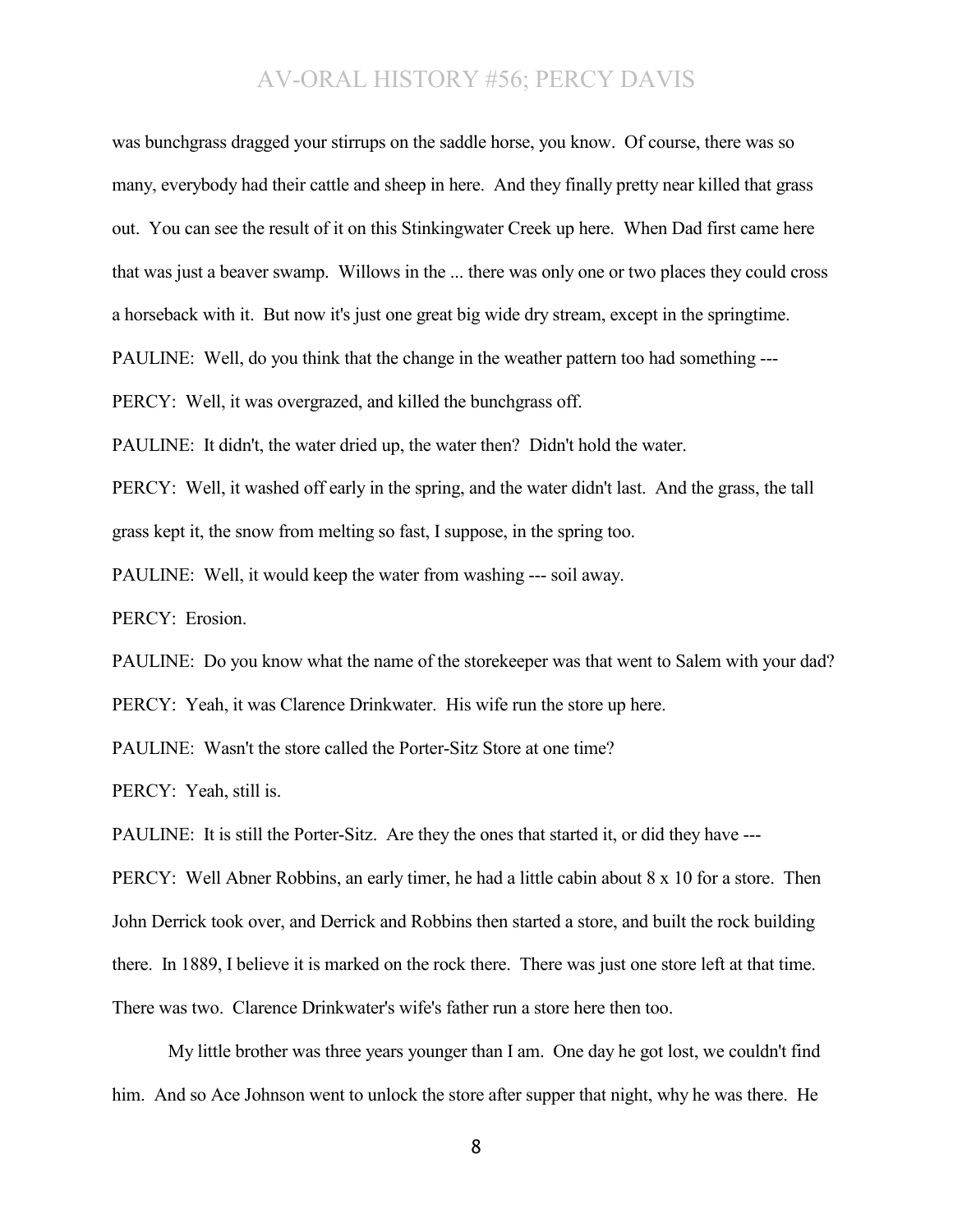walked out, said, "I guess I go home now." (Laughter) Another time he got lost and the freight wagon picked him up way down the road. They asked him why he was out, down there. He said, "I was going to Chicago, going to `Cago'," he said.

PAULINE: How old was he then, he must not have been too old?

PERCY: No, he was three years younger than I was, hardly old enough to go to school.

PAULINE: On the right road anyway, he was headed the right direction.

PERCY: Yeah, he would have been a live one if he'd lived.

PAULINE: He's the one that died with the smallpox earlier.

PERCY: Well, he got sick with something, you know, in Kansas there. He ... something, I don't know what it was.

PAULINE: Were you the only one in the family then that grew up and lived here?

PERCY: Yeah, just Dad and I up here, after that. He came back to Oregon in 1906, ... San Francisco. During the diphtheria scare here, the school quit here. And there was a couple of school marms and they homesteaded out there in Stinkingwater Valley. So, Dad got, got them, I finished the 8th grade out there on the Sagebrush Flat, with those school marms. Went from the sixth grade in Iowa to the eighth grade in Oregon.

PAULINE: Well, you had quite a varied experience then.

PERCY: Yeah, I was in school there --- finished high school in Burns for three years. I went the first year in The Dalles and graduated in 1912. There was eight of us in the class. There is over 50 nowadays, I guess.

PAULINE: 1912, you say?

PERCY: Yeah.

PAULINE: And there were how many in the class, eight?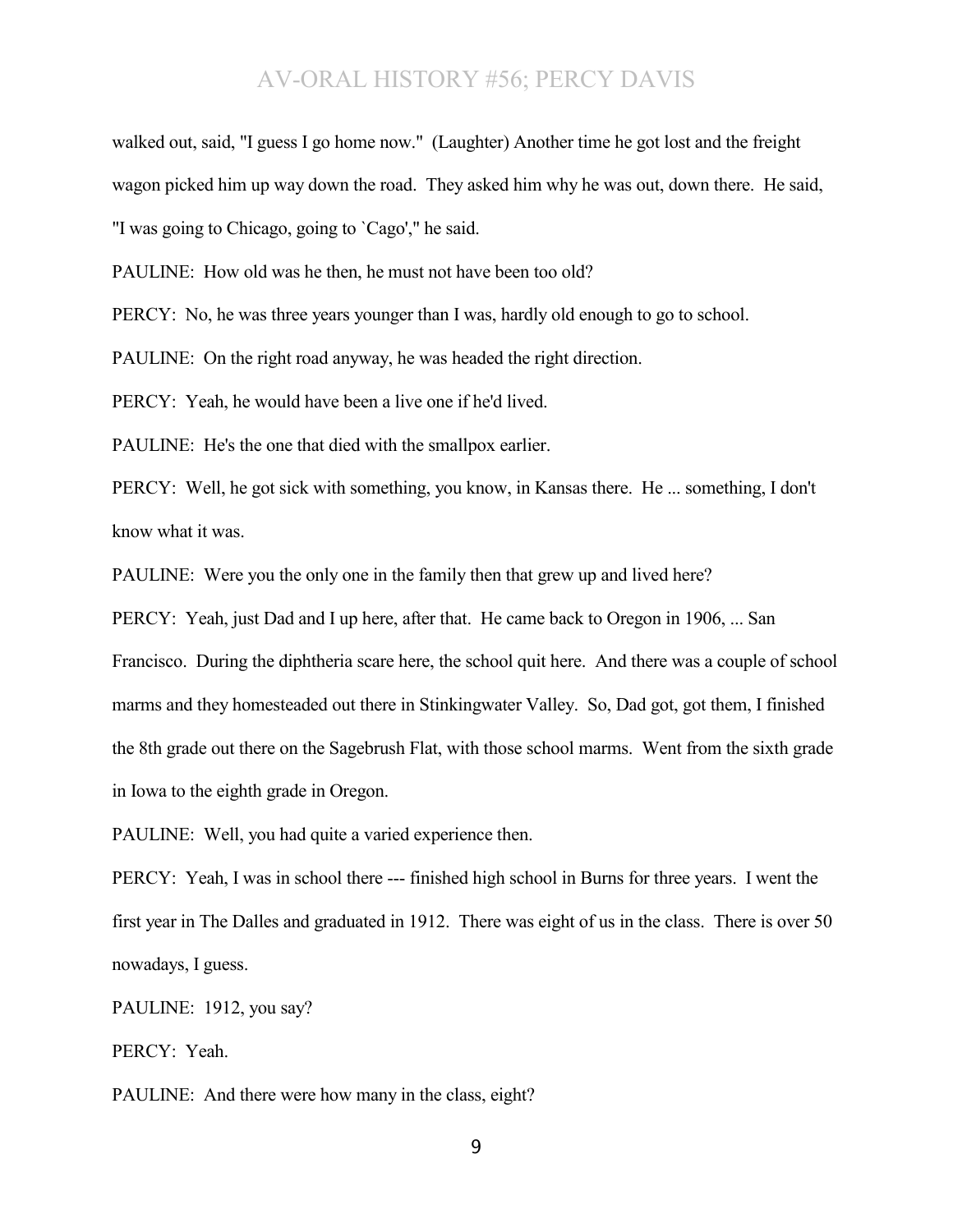PERCY: Eight, at graduation time. But there was more earlier, but some of them quit.

-

PAULINE: You said they tried to start a high school in Drewsey. Did it go a whole year even, or --

PERCY: No, they couldn't keep it up. They had a schoolhouse with three teachers at one time, but they didn't last long. They tore the old building down and moved it to Vale. Moved the lumber. Now they have a good schoolhouse, and a good community hall.

PAULINE: You mentioned that the freighters, that this was sort of a freighting center at one time. Can you remember anything about the freighting people who came in, and what kind of rigs they drove?

PERCY: Oh, they had just regular mountain roads. They went from; well, they started out at Ontario, and go through Westfall, and over the Bendire Mountain to Juntura, or not Juntura, but Beulah. And over another mountain to Drewsey. There was one freighter that it took him pretty near a month to make a round trip from Drewsey to Ontario and back. Freight wagons all had bells on the lead. They'd have six, eight, twelve, fourteen team of horses on those freight wagons. Used double wagons, sometimes three. Big team. Driver would ride one horse and steer him with a jerk line. That was the principal use of a livery barn here at Drewsey at that time, taking care of the horse and buggy travel.

PAULINE: I imagine you worked then in your dad's livery stable quite a bit, helping out.

PERCY: Oh yes, yeah. He had a contract to haul, pick the mail up the river, twenty or thirty miles

up to Van. So, I'd have to go with a new stage driver to show him where the mailboxes ...

PAULINE: Did you ever go on a cattle drive, or a sheep drive?

PERCY: No, no, I --- oh I buckarooed up --- the PLS Company had dozens of ranches around. And they had lots of cattle year around. They had a big crew and buckaroo boss. And when they'd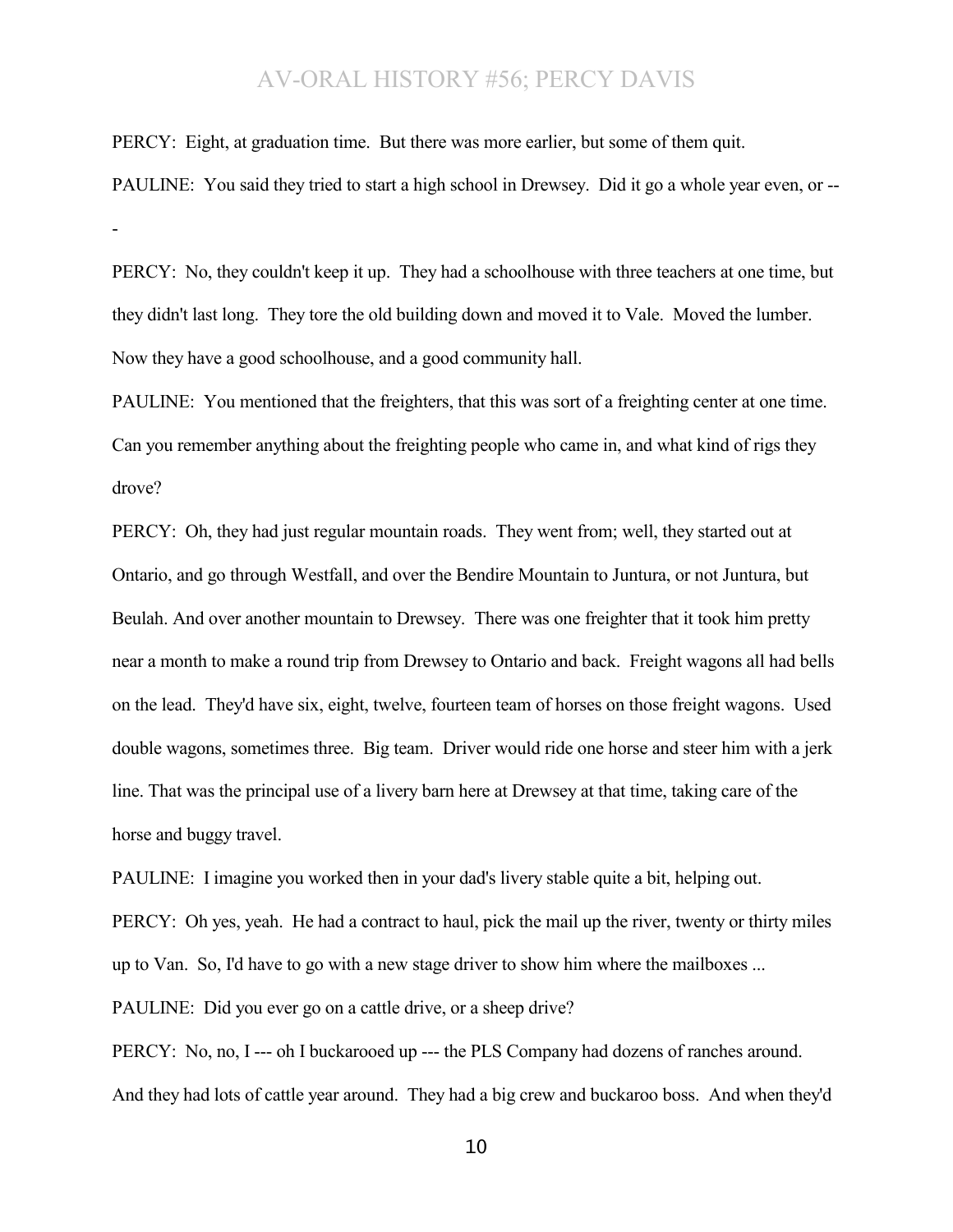ride for their stock, the ranchers would go with them and they'd camp from one ranch to the other, all around here. ... would have their grub, what you call them, driver and cook, drive a wagon. Have a cooking outfit right in the wagon.

PAULINE: Have a chuck wagon.

PERCY: ... busy ... different places. But I got tired of that, so finally we sold all our cattle. Then I raised a little bunch myself here, oh got up to 60 or 70 head. Finally sold the place with the cattle to another fellow, and I started in the bee business. I bought a hive of bees and got a book to tell -- how to handle them. Finally got up to --- one year I had 35,000 pounds of honey.

PAULINE: That's a lot of honey.

PERCY: I had to haul it to, truck it to Juntura, and sent a carload to Portland one year. The next year I bought a truck and hauled it. It cost \$300 to ship a carload of honey from Juntura to Portland, so I put that money in a truck.

PAULINE: Well yeah. That's quite a bundle.

PERCY: I still get inquires from stores wanting my honey. But it played out here. Alfalfa weevil, and there was lots of land where the sweet clover was growing along the willows, rivers, ... lot of farming then. They ... the farming and killed that out. Didn't make good hay, it was too coarse, but it made fine honey in the world. So, when that disappeared I sold out. I have a garden, and a shop where I do woodwork.

PAULINE: Well, I was going to ask you, I understand that you make some beautiful things from sagebrush wood. Am I at the right place ---?

PERCY: Oh, I made all this stuff here, these things, this thing, and that table. That's inlaid with sagebrush, that coffee table.

PAULINE: That's beautiful.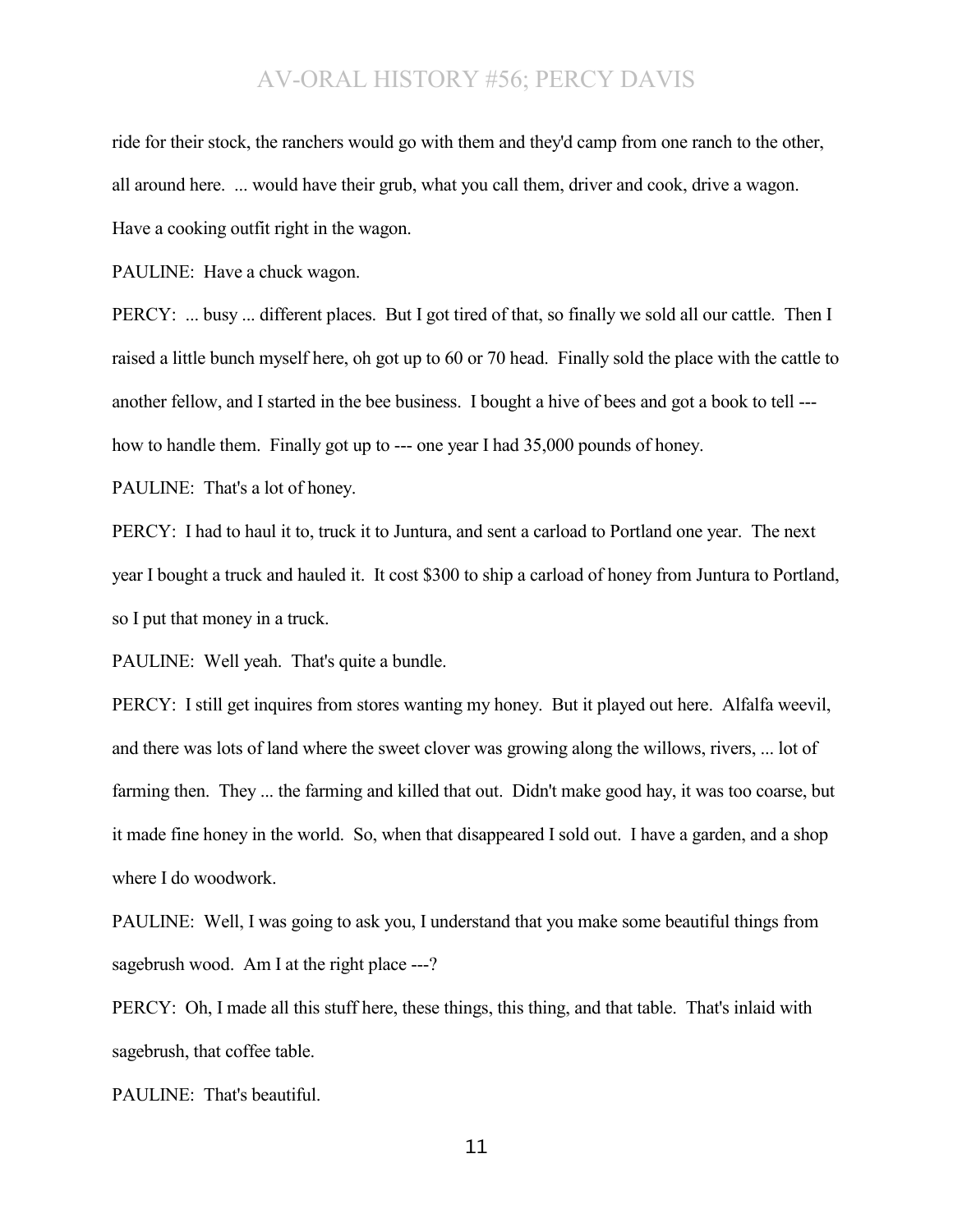PERCY: I'll show you, you don't raise these things anymore, a cow horn.

PAULINE: Oh, that's a cow horn, and you've made a fish out of it and --- is this sagebrush wood in here?

PERCY: See that's --- no that's juniper.

... (Discussion of different items)

PERCY: Framed the high school class with the same kind of frame.

PAULINE: Oh, isn't that pretty. This isn't juniper. It is?

PERCY: Juniper, with sagebrush inlay.

PAULINE: Well, it's such a much lighter color.

PERCY: Well, there is so many different colors of juniper. White juniper, red juniper, and yellow.

PAULINE: Is this one you here? Or is this ---

PERCY: As far as I know there is only three of us left alive in the class. There is two of them, I

don't know where they're at.

PAULINE: Well, they certainly had the beautiful dresses on that night.

PERCY: Wore long skirts then.

PAULINE: Who was the other fellow?

PERCY: ... Sweek. He disappeared soon after he graduated. ... don't know if he'd know what happened to him.

PAULINE: I've heard of the Sweek girls, they taught school in Harney County, here and there,

around. Alice Sweek, wasn't there an Alice Sweek?

PERCY: Oh yeah. Her father was a lawyer ... Let's see, this ... lives in Portland. I think she is ... King's daughter.

PAULINE: I've heard that name.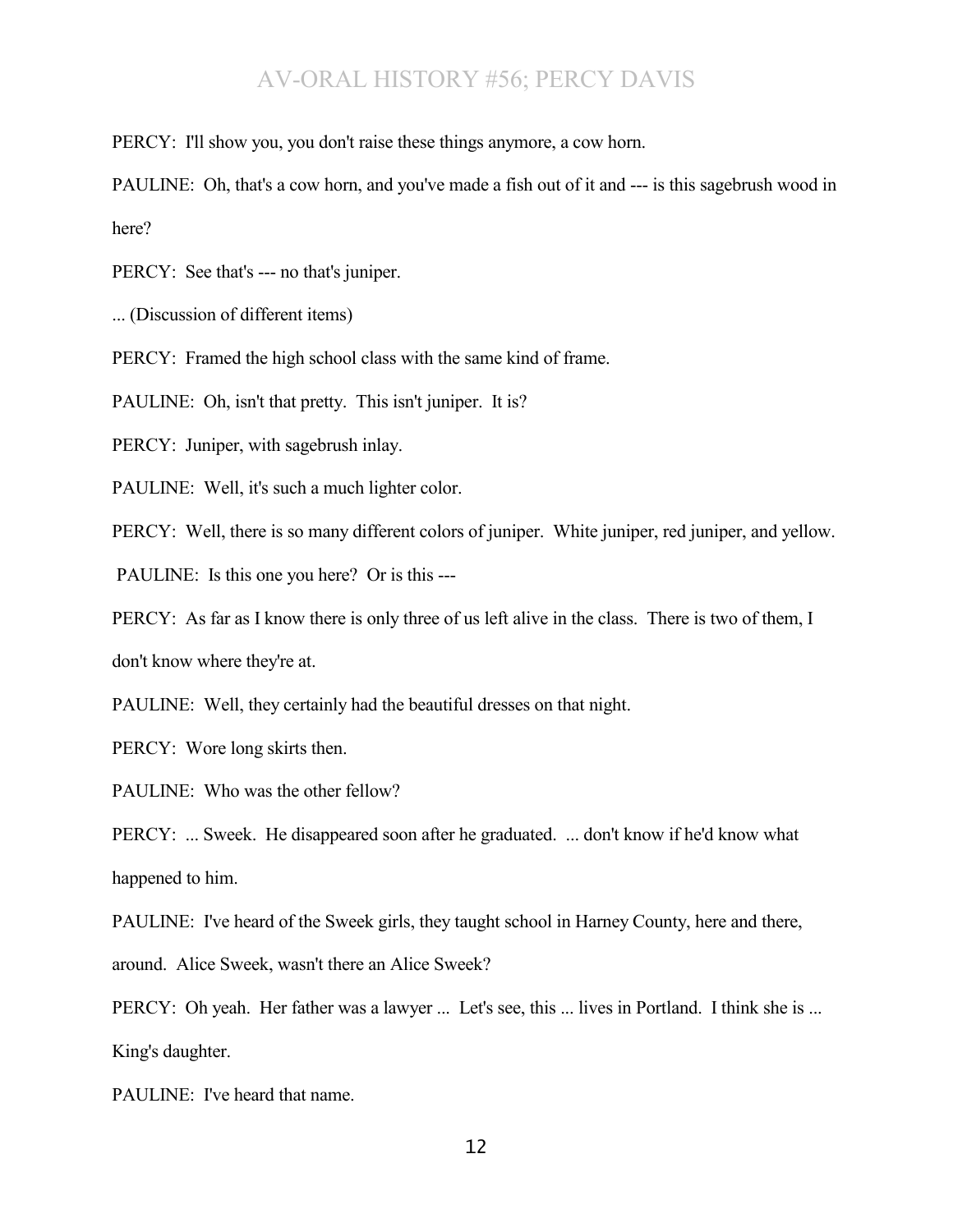PERCY: And ... Hotchkiss. Those three, those two girls and myself I know of is alive.

PAULINE: Bee Hotchkiss.

PERCY: Yes, Bee Hotchkiss, I knew her.

PAULINE: Who did she marry, do you know?

PERCY: In Nebraska, a rancher, I don't remember, I don't know.

PAULINE: But she is a sister to ---

PERCY: Don Hotchkiss.

PAULINE: Don. Well, that is beautiful. Well, I was interested to see this. I wanted to see some of the sagebrush because I'd heard it was such beautiful wood. Well how do you find, I mean, you said it was hard to find the solid piece. Where do you look for it? And what do you look for in it? PERCY: You have to look at every --- the cow, rubbing around on the sagebrush ruined a lot of it, splintered it up. I haven't got out and found any sagebrush for quite awhile.

PAULINE: Well, you look for a, you take a piece that is growing at the time?

PERCY: Yeah.

PAULINE: And then cure it?

PERCY: Yeah.

PAULINE: I imagine it's ---

PERCY: ...

PAULINE: How do you cure it?

PERCY: Let it dry out a little. It don't seem to check as bad as any other wood, I don't think.

... (Discussion of other pieces)

PAULINE: Well, your dad lived to be quite an old man, didn't he?

PERCY: Dad was 102 when he died.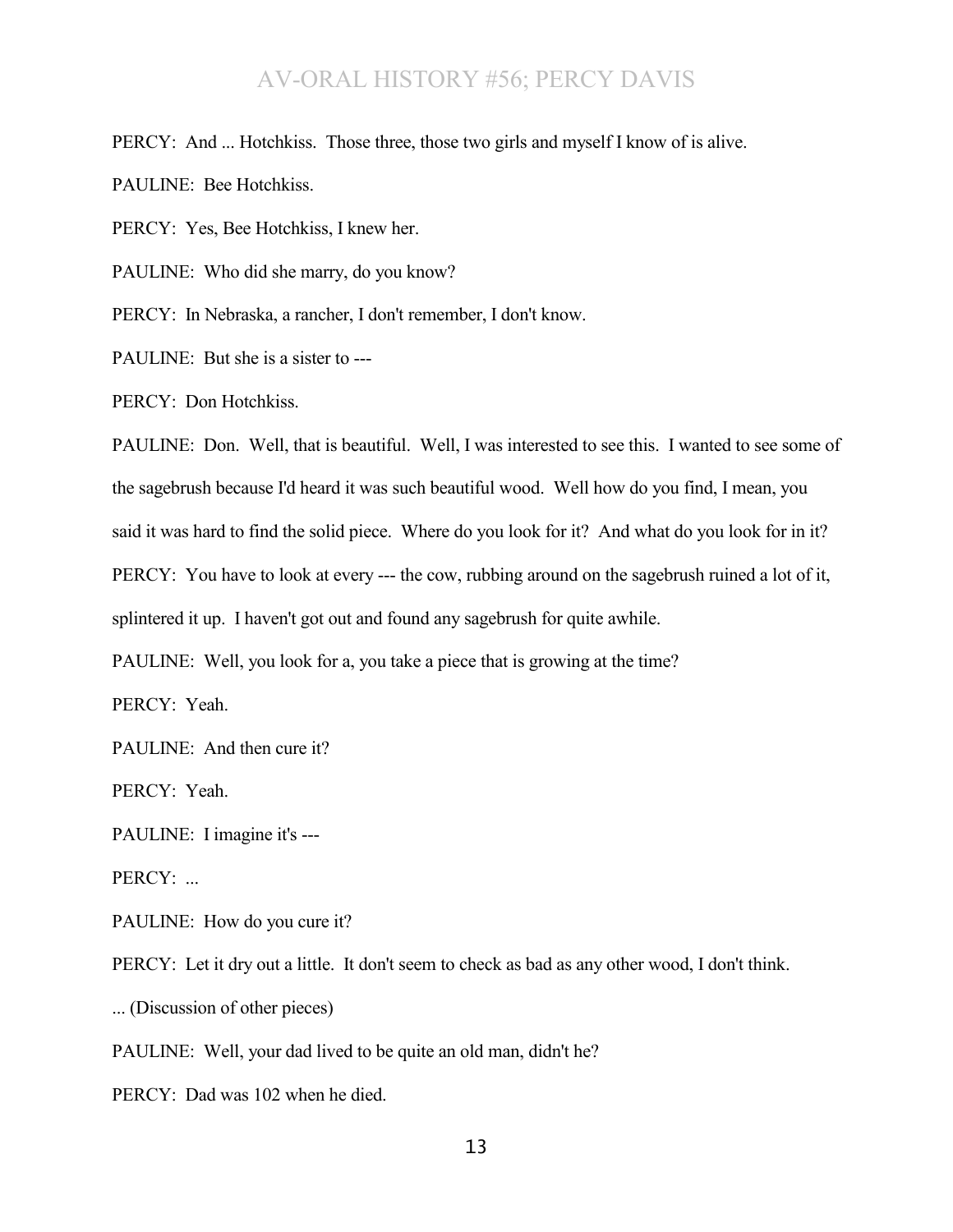PAULINE: Well, I was just thinking that he was well over a 100.

PERCY: ...

PAULINE: Well did you have a family?

PERCY: No, just the two of us. I was married in 1940; I was about 50 years old.

MRS. DAVIS: When we was married? I was 43.

PAULINE: Had you lived in Harney County a long time?

MRS. DAVIS: ... North Dakota in the '30's. ...

PAULINE: ...

PERCY: She was teaching school in Juntura and trying to take care of her aging mother at the same time. I was up here with Dad, pretty old too. I moved them up here, built that other part of this house.

MRS. DAVIS: This used to be a CC Camp.

PAULINE: Oh, it did? I knew that the CCC had come into Harney County and worked a lot down on the Malheur Bird Refuge. But I didn't realize they had worked up here in Drewsey. Well can you tell me about that?

PERCY: Well, they had the Taylor Grazing, had the men working in different camps to improve the water springs, ... springs, and troughs, and made quite a crew there at one time. This part of the house was the office building. And the shop down there was the bathroom for the crew. And they had a mess hall, and an assembly hall here, two big buildings. And when they moved out why we bought the buildings and used the lumber, and part of it made the kitchen and two bedrooms. Dug the basement with a team of horses and a scraper.

PAULINE: Well, speaking of horses, you said that your dad started raising horses. What, I mean what were they sold for? Did he raise them for the army, or were they used for --- did he break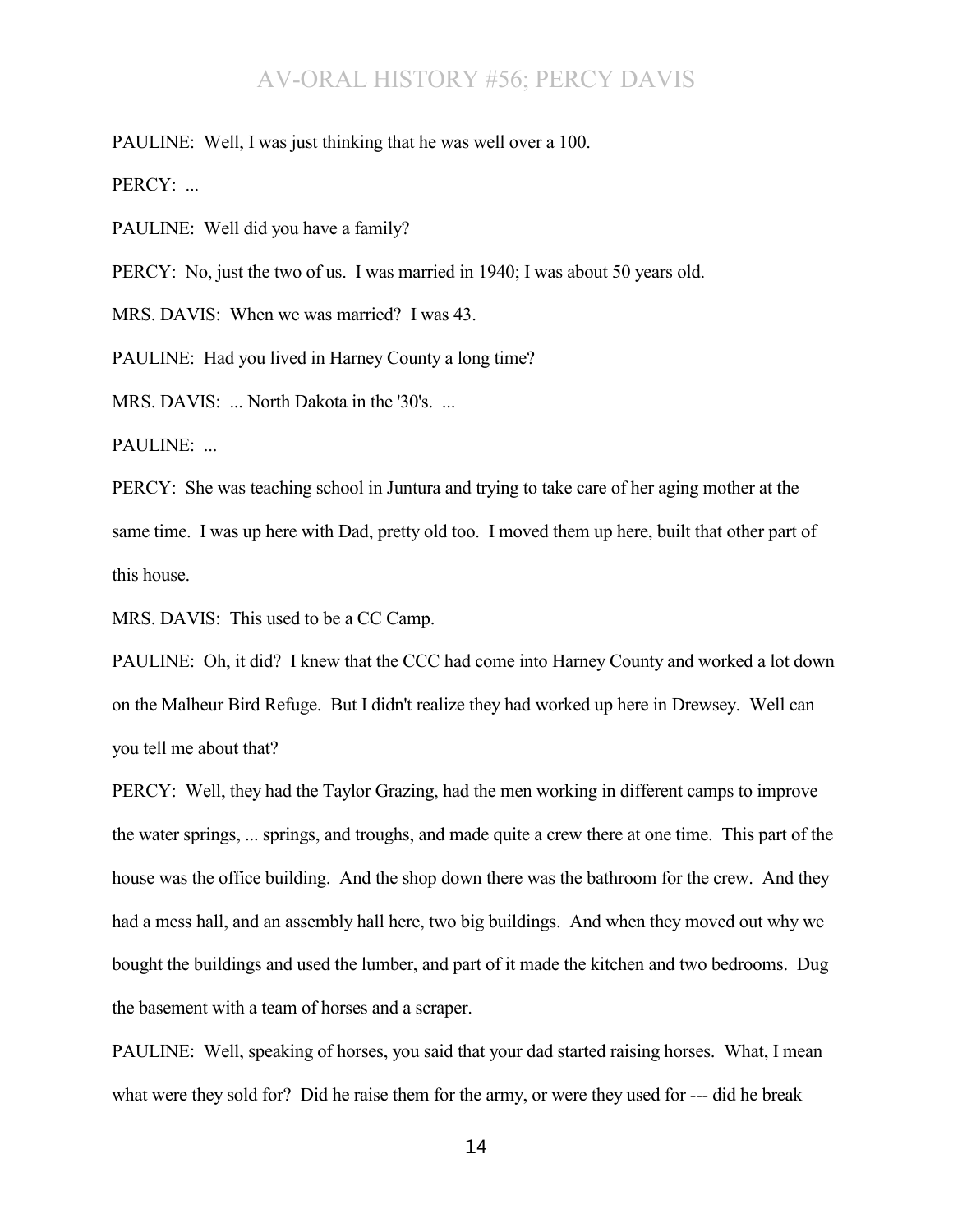them for riding?

PERCY: Well, he shipped them back East to the grain farmers and sold them back there.

PAULINE: So, they were cow horse type horses.

PERCY: Work horses, yeah.

PAULINE: Workhorses, that's what --- Well I have one more question that I really want to ask you before I go. Do you remember the first car that you saw, or that you rode in?

PERCY: First car?

PAULINE: Uh huh.

PERCY: Well, the first one I ever saw was back in Kansas, with old high wheels, buggy, looked more like a buggy than a car. And I remember they'd scared a horse to death whenever they seen one of them. And then the next one was in Burns. After that they was in Burns then. And the Ford Garage there was the first garage, when they used the Ford cars. Well let's see --- no the fellow in Iowa had an automobile with iron tires on them. Noisiest thing you ever heard or saw. Just an experiment.

After that, the fairgrounds was quite a ways from town, and a fellow there had a car, and he charged 25 cents to take people out to the fairgrounds. So, in the meantime, I'd found a \$5 bill that had been carried in some horse's hoof, dropped off in the middle of the street. I didn't find any owner for it, and I sure celebrated.

PAULINE: You had a good time.

PERCY: I'd buy rides to the fairgrounds, and they were two bits a ride. I had a great time. PAULINE: Was this the first time you'd ridden in one, or had you ridden in one before? PERCY: No, that was about the first time I'd rode in one back there.

PAULINE: I've gotten some interesting answers to this question. And one lady was telling me that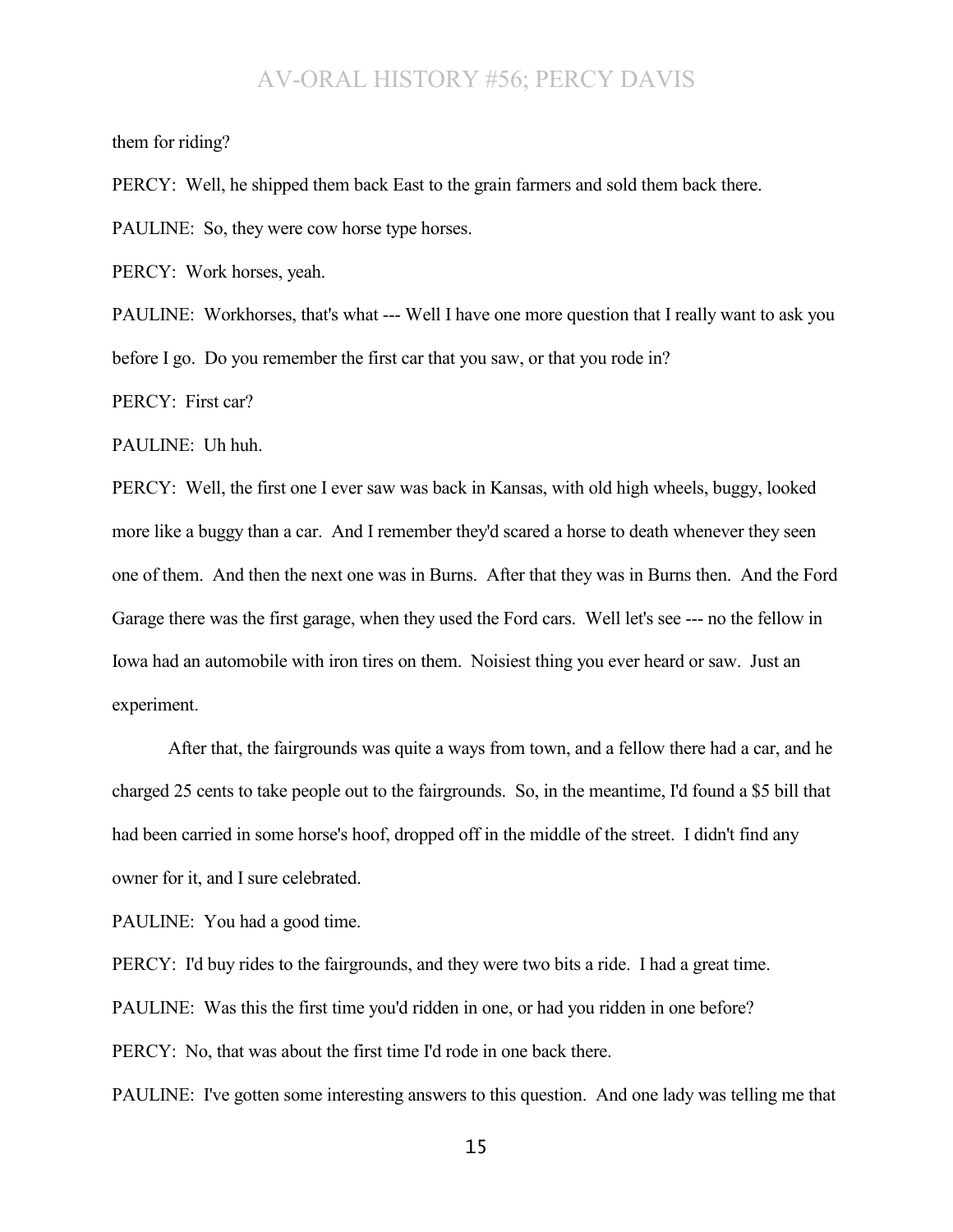she was just frightened to death.

But most people said that they just really liked it, they thought it was very exciting, and they really enjoyed it.

PERCY: The first airplane ride out here, I didn't like that.

PAULINE: You didn't care for that.

PERCY: No, I couldn't stand the dropping in elevation. When they got up there, they hit an air pocket. I thought they was supposed to do the loop-to-loop. I shook my head at the pilot, and they knew I was --- He just had an open cockpit and a board seat, and I was sure hanging to that board. PAULINE: I think I would have been too. That would be kind of scary to be sitting right there in the open and do a loop-to-loop.

PERCY: When Dad went up, when they come in for a landing, he was standing up, waving his hat. PAULINE: I've heard that he was really quite a gentleman. He had a very interesting life...

PERCY: Dad and I went to Southern California to sell cattle. But those days, well we went down to Portland and took the train to San Francisco. We got to San Francisco just before breakfast time, and they ferried the train, or dining car across the bay while I was eating breakfast. That was, I'll always remember that. And from San Francisco on to Los Angeles, we went in open buses then, they didn't have covered buses. Took one of those and went on that. That's when I got the flu, 1919.

MRS. DAVIS: You had to learn to walk all over again, didn't you?

PERCY: I was pretty weak when I got over it. They put me in a hotel there, and they tried to put me out, the hotel. But I had the flu. But the doctor, he put a stop to that. I had a cousin that was a practical nurse, so we got her up there, and I got through with all that.

PAULINE: I talked to some of the other people that had the flu or knew of the flu epidemic about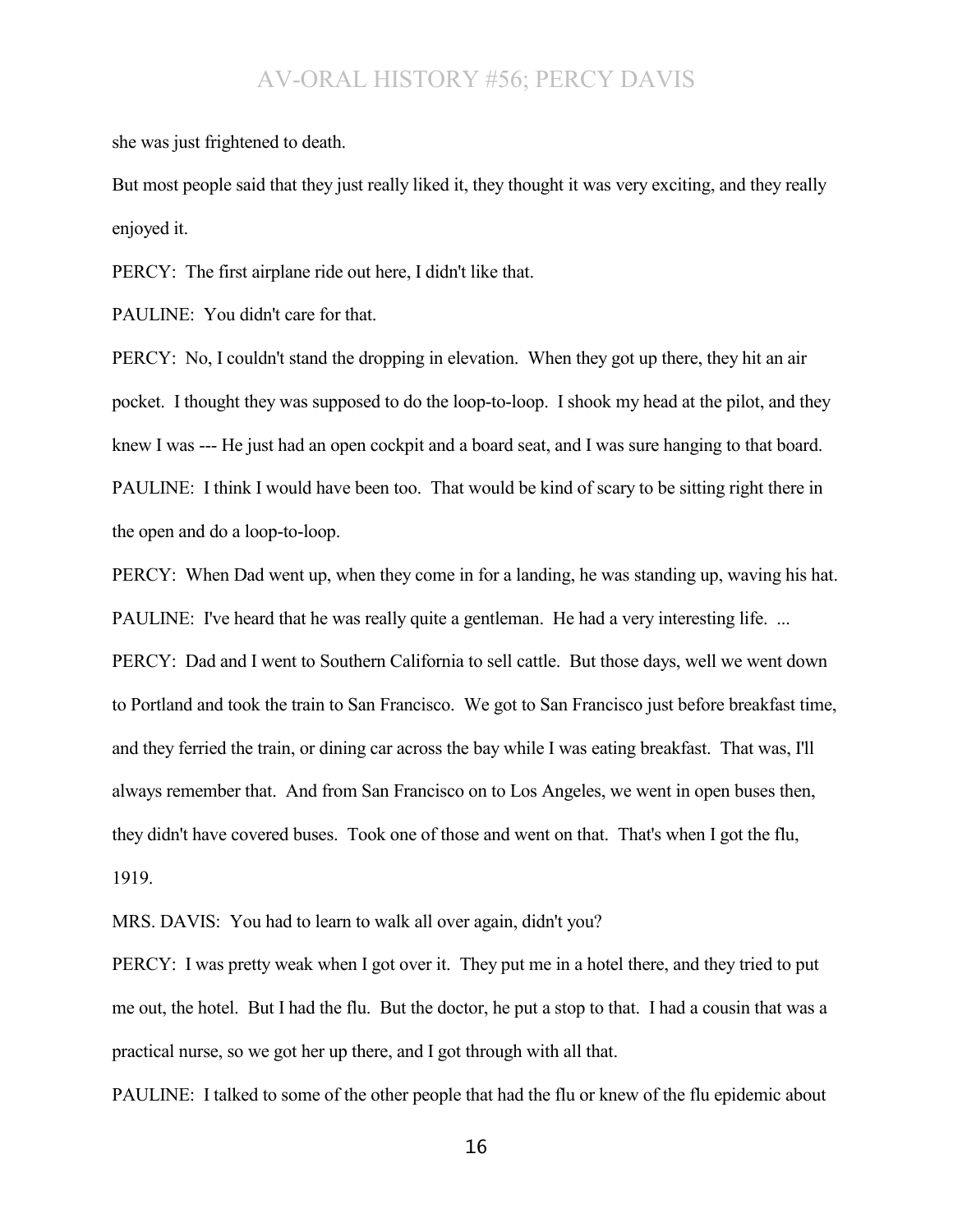that time. And they told me that they really didn't know what to do for a person. And they did some of the wrong things too.

PERCY: Well ... lots of people then.

PAULINE: Well, this was pretty much --- I mean it just wasn't in Harney County.

MRS. DAVIS: ...

PERCY: All over.

PAULINE: Well can you think of anything else that we haven't talked about, that you think is important about the history of Drewsey, or the people that were here?

PERCY: Well, it is kind of hard to think about all of it.

PAULINE: Well, this is the thing about this kind of a talk, that it is impossible to, you know, to cover everything in one short time. So, but these little bits and pieces are fitting together. It's, you know, I'll talk to someone, and they'll mention something about a certain thing, and someone else will tell a little more about it. And it all fits together.

MRS. DAVIS: ... telling your mother's names. Her name was Emma. Her maiden name was

Tindell, T I N D E L L. I thought probably he didn't mention that.

PAULINE: No, he didn't, and I forgot to ask him.

PERCY: Well, my father --- she had the smallpox here and never got over it. Dad took all three of us back to Kansas, where her folks lived.

MRS. DAVIS: She was sick all the way over there. Had to take care of two little kids. ... She died just a few months after that, didn't she?

PERCY: Yeah, not too long. Yeah, my grandfather took her to Colorado Springs to the doctor there. It was 30 miles buggy ride to get to the railroad.

MRS. DAVIS: For a sick person, just imagine.